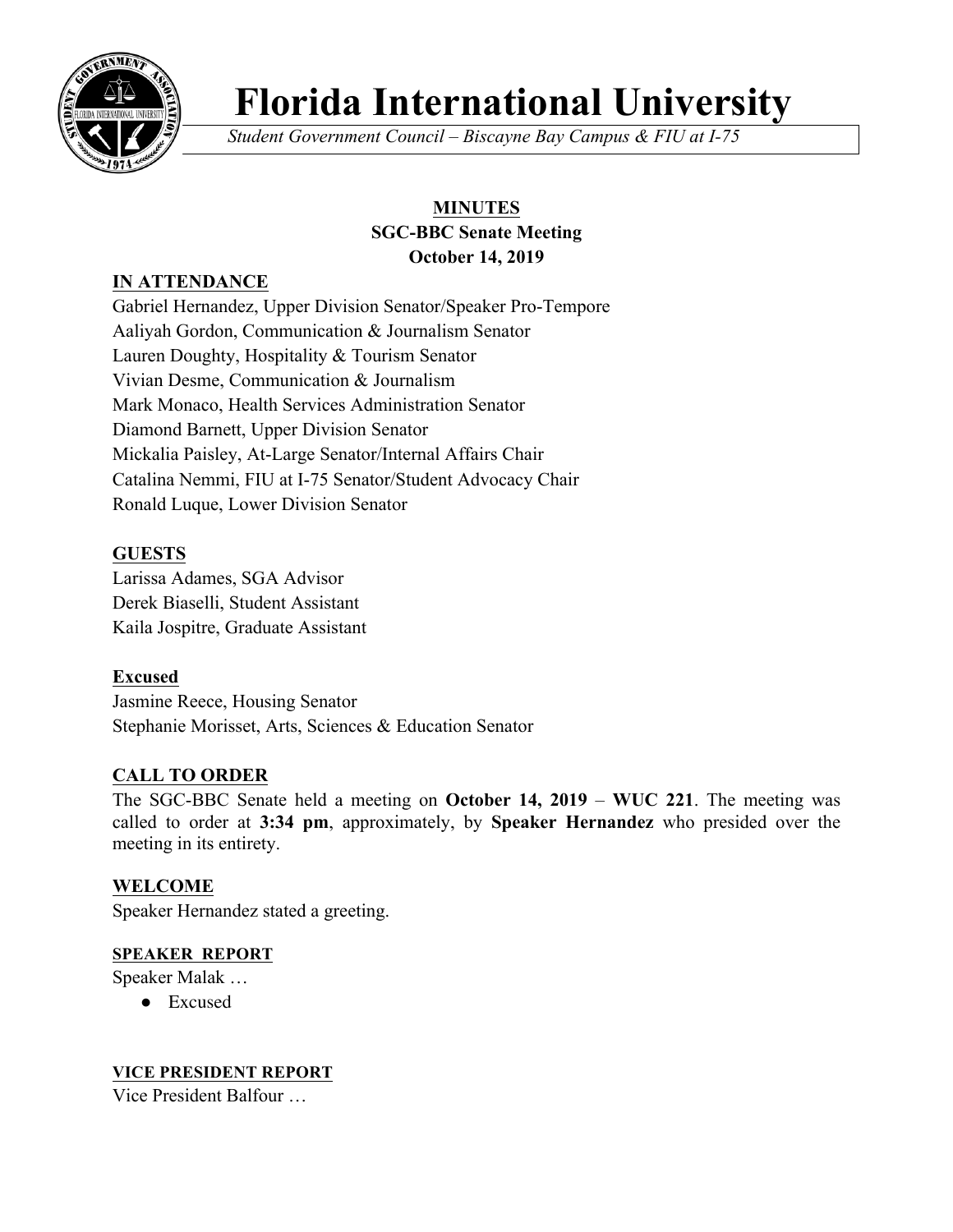● Excused

#### **SPEAKER PRO'S REPORT**

Speaker Pro Hernandez…

- Greeting
- Attended BBC Family reunion. Was very successful.
- Congress meeting  $10/21/2019$ .
- MMC to be included in the meeting.
- Please speak up and be involved in meeting conversation.
- Business casual attire no exceptions.

#### **ADVISOR'S REPORT**

Ms. Adames…

- Please respond to email regarding student employee hours.
- Blackout  $10/15/2019$  12:00pm  $\omega$  Panther plaza.

Ms. Jospitre…

● Please submit purchase request on time or it will be denied.

#### **Finance Chair Report**

Senator Morisset…

● Excused!

#### **Internal Affairs Chair Report**

Ms. Paisley...

- Please respond to emails regarding office hours and other council assigned duties
- 10/24/2019 Internal Affairs meeting.
- Please ask questions regarding "Level Up".

#### **Student Advocacy Chair's Report**

Ms. Nemmi...

- Student Advocacy committee developing a flyer for student concerns and to update times and dates for Conversations with Panthers
- Mid-term Motivational Academic event  $10/15/2019$  @ I-75 from 4:30 PM 6:30 PM.
- Chick Fila FIU discrimination law.
- LBGT (GSA presented a resolution  $\omega$  MMC but also would like to present resolution  $\omega$ BBC)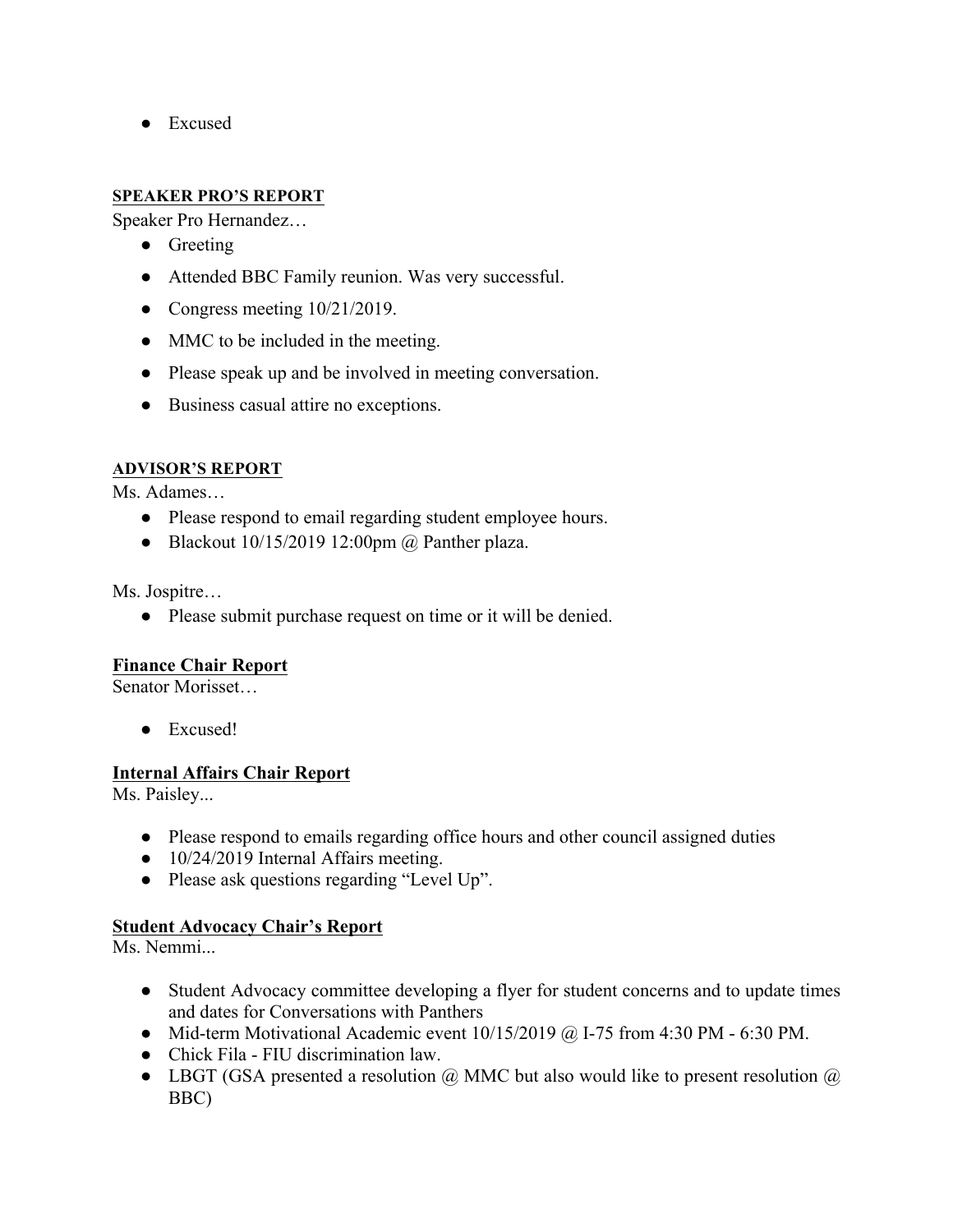- Tabling on M,T,W (Student Concerns).
- Therapy session (Student Support).
- Art therapy event in December.
- Town Hall will be hosted in December 2019 for the Fall and January 2020 for the Spring.
- Survey on campus clinic services. .
- Post-free shuttle survey.
- Recycling information to provide with students and community.

#### **Operational Review Report**

Ms. Desme reported…

- Blue table talk was very successful.
- Addressed if anyone wanted to join the committee
- Sponsors needed for her resolution.

#### **OLD BUSINESS**

#### **A. Approval of the Minutes**

Senator Monaco moves to approve Senate Meeting Minutes of 10.7.2019.

Senator Gordon seconded. Had a discussion.

Senator Paisley informed that minutes are not ready for approval.

Speaker Hernendez struct to approve the motion.

Senator Paisley moved to table the minutes at the next Senate meeting. Senator Gordon second and Speaker Hernendez struct the motion.

Senator Nemmi moved to table the minutes until 10/28/2019. Senator Gordon seconded the motion and the motion was voted unanimously.

#### **NEW BUSINESS**

#### **A. Kahoot**

Senator Hernandez presented the Kahoot to the senate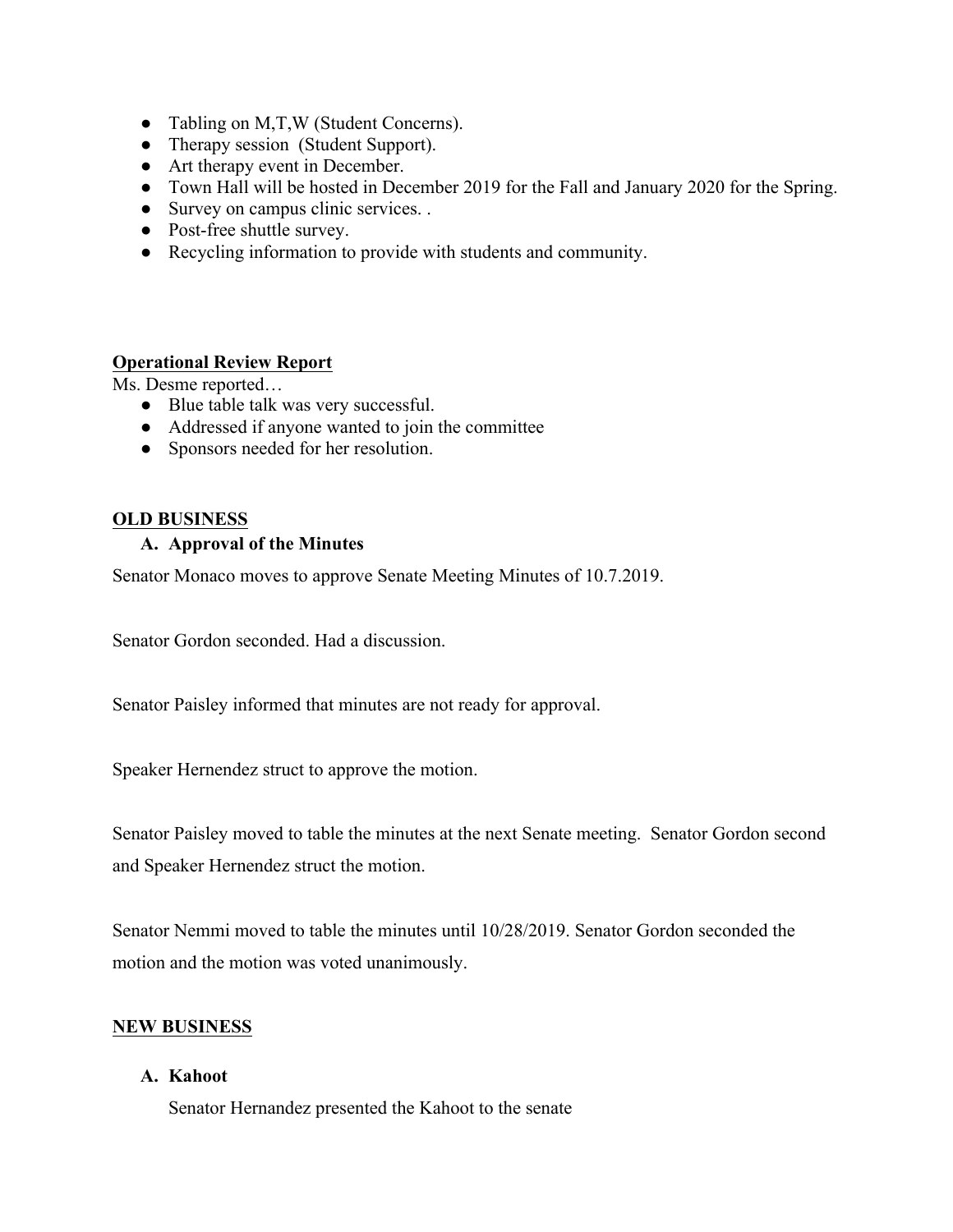#### **B. First Reading of U-Wide Resolution 2019.0002**

Senator Gordon presented University-Wide Bill 2019.0002. Senators made some suggestions to the resolution.

## **C. Second Reading of Resolution 2019.0012**

Senator Monaco presented Resolution 2019.0012.

Senator Paisley moved to amend Resolution 2019.0012 so that Speaker Malak's name is spelled out in its entirety. Senator Nemmi Seconded

Point of information from Senator Gordon the GI Bill Section.

Senator Gordon moved to remove the word "not" in the fourth whereas. Senator Desme seconded the motion.

Senator Paisley moved to add "Let it be resolved" to the first Resolved. Senator Gordon seconded

Senator Nemmi moved to capitalized Veterans Affairs Office.

Senator Nemmi moved to add Dr Desantis to the list of administrators in Let it Finally Be Resolved. Senator Gordon seconded. Point of Personal Privilege for Senator Gordon at 4:21pm.

Senator Paisley moved to pass Resolution 2019.0012. Senator Barnett Seconded.

#### Roll call Vote

Senator Hernandez- Yea Senator Gordon- Yea Senator Doughty- Yea Senator Desme- Yea Senator Monaco - Abstain Senator Barnett - Yea Senator Paisley - Yea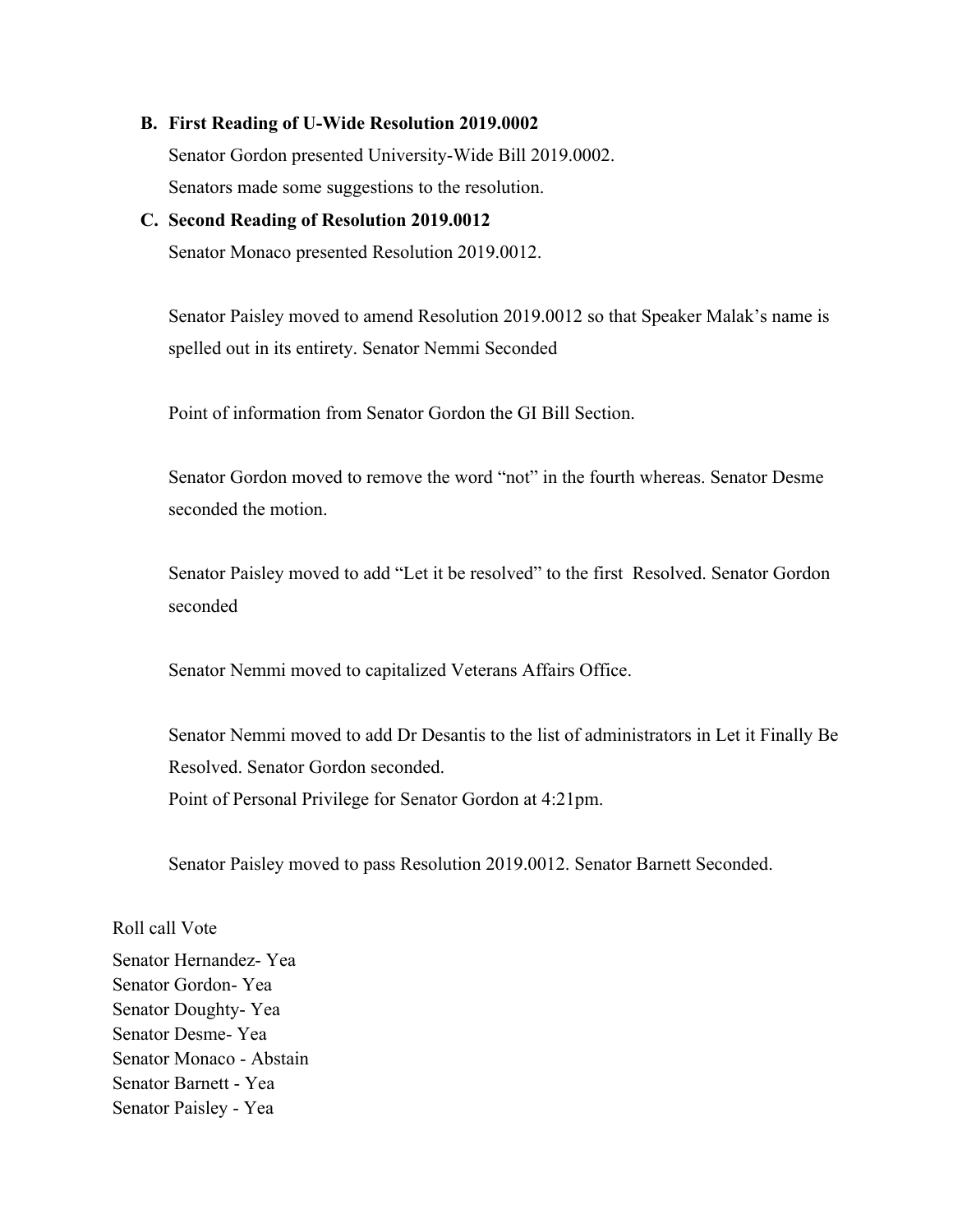Senator Nemmi - Yea Senator Luque- Yea

With a vote of 8-0-1, the motion passed.

#### **D. First Reading of** *U-Wide Bill 2019.0002*

Senator Paisley moved to approved University WIde Bill 2019.002. Senator Nemmi seconded.

Roll call Vote Senator Hernandez- Yea Senator Gordon- Yea Senator Doughty- Yea Senator Desme- Yea Senator Monaco - Yea Senator Barnett - Yea Senator Paisley - Yea Senator Nemmi - Yea Senator Luque- Yea

With a vote of 9-0-0, the motion passes.

Senator Gordon returns to the senate meeting at 4:28pm.

#### **E. First Reading of Resolution 2019.0013**

Senator Nemmi presents Resolution 2019.0013 for the first reading. Senate Nemmi stated that some of the statistics found in the resolution are from Healthy Living.

Point of Personal Privilege was granted to Senator Monaco at 4:34pm.

#### **F. Chair/Committee Nominations:**

- R.L.J Chair No nominations made
- Finance Committee

No nominations made

Point of Personal Privilege was granted to Senator Nemmi at 4:36pm.